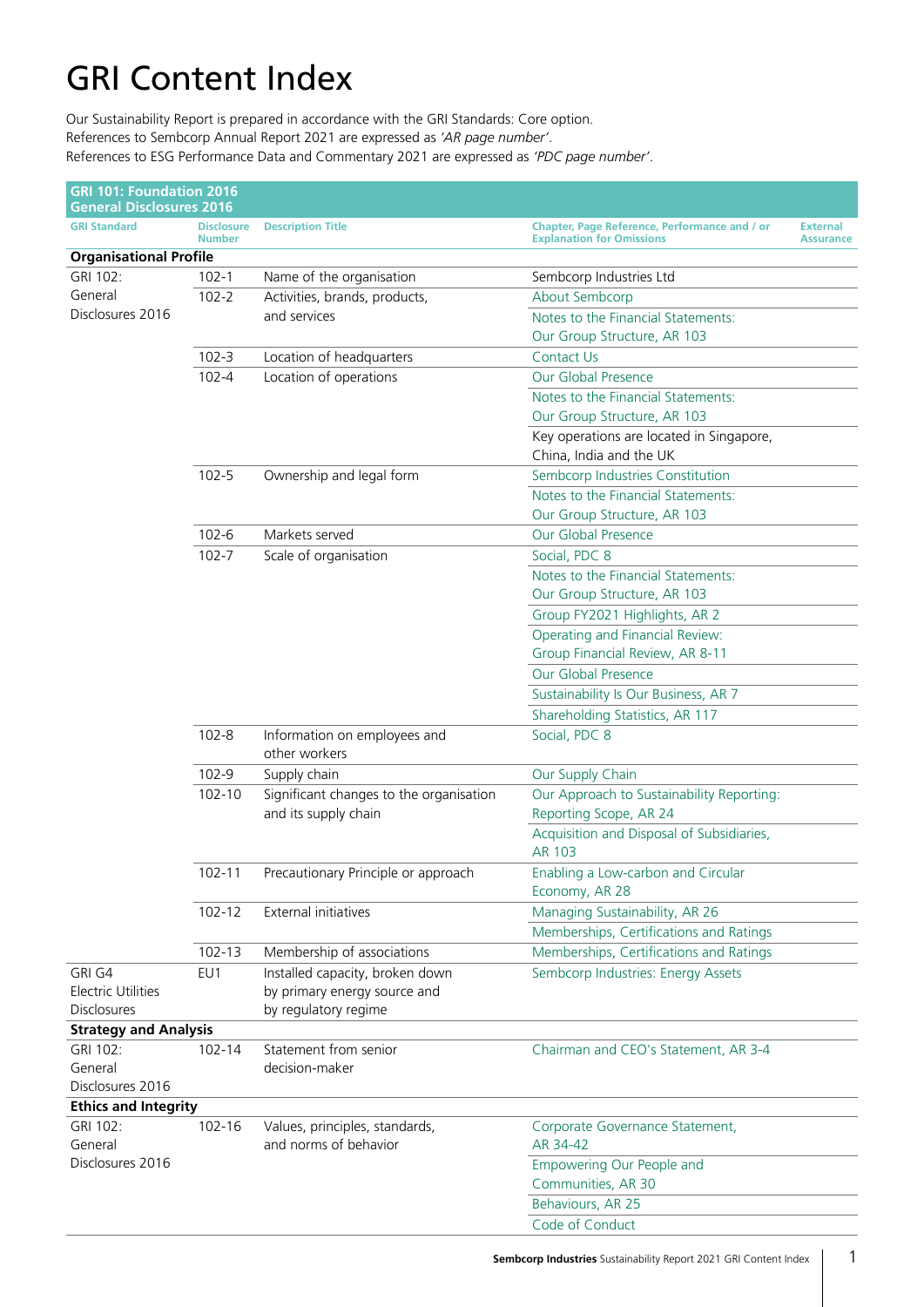| <b>GRI 101: Foundation 2016</b><br><b>General Disclosures 2016</b> |                                    |                                                               |                                                                                                                                                                                                 |                                     |
|--------------------------------------------------------------------|------------------------------------|---------------------------------------------------------------|-------------------------------------------------------------------------------------------------------------------------------------------------------------------------------------------------|-------------------------------------|
| <b>GRI Standard</b>                                                | <b>Disclosure</b><br><b>Number</b> | <b>Description Title</b>                                      | Chapter, Page Reference, Performance and / or<br><b>Explanation for Omissions</b>                                                                                                               | <b>External</b><br><b>Assurance</b> |
| Governance                                                         |                                    |                                                               |                                                                                                                                                                                                 |                                     |
| GRI 102:                                                           | 102-18                             | Governance structure                                          | Board of Directors, AR 20-21                                                                                                                                                                    |                                     |
| General<br>Disclosures 2016                                        |                                    |                                                               | Managing Sustainability: Sustainability<br>Governance, AR 26                                                                                                                                    |                                     |
|                                                                    |                                    |                                                               | Corporate Governance Statement,<br>AR 34-42                                                                                                                                                     |                                     |
| <b>Stakeholder Engagement</b>                                      |                                    |                                                               |                                                                                                                                                                                                 |                                     |
| GRI 102:                                                           | 102-40                             | List of stakeholder groups                                    | Stakeholder Engagement                                                                                                                                                                          |                                     |
| General                                                            | 102-42                             | Identifying and selecting stakeholders                        | Corporate Governance Statement, AR 42                                                                                                                                                           |                                     |
| Disclosures 2016                                                   | 102-43                             | Approach to stakeholder engagement                            |                                                                                                                                                                                                 |                                     |
|                                                                    | 102-44                             | Key topics and concerns raised                                |                                                                                                                                                                                                 |                                     |
|                                                                    | 102-41                             | Collective bargaining agreements                              | Social, PDC 8-9                                                                                                                                                                                 |                                     |
| <b>Reporting Practice</b>                                          |                                    |                                                               |                                                                                                                                                                                                 |                                     |
| GRI 102:<br>General                                                | 102-45                             | Entities included in the consolidated<br>financial statements | Our Approach to Sustainability Reporting:<br>Reporting Scope, AR 24                                                                                                                             |                                     |
| Disclosures 2016                                                   |                                    |                                                               | Notes to the Financial Statements:<br>Our Group Structure, AR 103                                                                                                                               |                                     |
|                                                                    | 102-46                             | Defining report content                                       | Materiality process                                                                                                                                                                             |                                     |
|                                                                    |                                    | and topic Boundaries                                          | Topic-specific disclosures under<br>each material topic                                                                                                                                         |                                     |
|                                                                    | 102-47                             | List of material topics                                       | Managing Sustainability, AR 25                                                                                                                                                                  |                                     |
|                                                                    | 102-48                             | Restatements of information                                   | Environmental, PDC 1                                                                                                                                                                            |                                     |
|                                                                    | 102-49                             | Changes in reporting                                          | Our Approach to Sustainability Reporting:<br>Reporting Scope, AR 24                                                                                                                             |                                     |
|                                                                    | 102-50                             | Reporting period                                              | 1 Jan 2021 to 31 Dec 2021                                                                                                                                                                       |                                     |
|                                                                    | 102-51                             | Date of most recent previous report                           | March 2021                                                                                                                                                                                      |                                     |
|                                                                    | 102-52                             | Reporting cycle                                               | Annual reporting cycle                                                                                                                                                                          |                                     |
|                                                                    | 102-53                             | Contact point for questions regarding                         | sustainability@sembcorp.com                                                                                                                                                                     |                                     |
|                                                                    |                                    | the report                                                    |                                                                                                                                                                                                 |                                     |
|                                                                    | 102-54                             | Claims of reporting in accordance<br>with the GRI Standards   | This report has been prepared in accordance<br>with the GRI Standards: Core option.                                                                                                             |                                     |
|                                                                    | 102-55                             | GRI content index                                             | The disclosures have been made in<br>accordance with 102-55 and are contained<br>within this document.                                                                                          |                                     |
|                                                                    | 102-56                             | External assurance                                            | Our Approach to Sustainability Reporting:<br>Assurance, AR 24                                                                                                                                   |                                     |
|                                                                    |                                    |                                                               | Independent Limited Assurance Report,<br><b>PDC 12-13</b>                                                                                                                                       |                                     |
| <b>Material Topics</b>                                             |                                    |                                                               |                                                                                                                                                                                                 |                                     |
| <b>Climate Change</b>                                              |                                    |                                                               |                                                                                                                                                                                                 |                                     |
| GRI 102:<br>General                                                | 102-46                             | Defining report content and<br>topic Boundaries               | Our Approach to Sustainability Reporting:<br>Materiality, AR 24                                                                                                                                 |                                     |
| Disclosures 2016                                                   |                                    |                                                               | Direct impact arising from: Thermal and<br>renewable energy operations; Water and<br>wastewater operations; Solid waste<br>management operations; Corporate<br>headquarters; Urban subsidiaries |                                     |
| GRI 103:<br>Management                                             | $103-1$                            | Explanation of the material topic and<br>its Boundary         | Enabling a Low-carbon and Circular<br>Economy, AR 27-28                                                                                                                                         |                                     |
| Approach 2016                                                      | $103 - 2$                          | The management approach                                       | Enabling a Low-carbon and Circular                                                                                                                                                              |                                     |
|                                                                    |                                    | and its components                                            | Economy, AR 27                                                                                                                                                                                  |                                     |
|                                                                    |                                    |                                                               | Managing Sustainability, AR 25                                                                                                                                                                  |                                     |
|                                                                    | $103 - 3$                          | Evaluation of the management approach                         | Enabling a Low-carbon and Circular                                                                                                                                                              |                                     |
|                                                                    |                                    |                                                               | Economy, AR 27                                                                                                                                                                                  |                                     |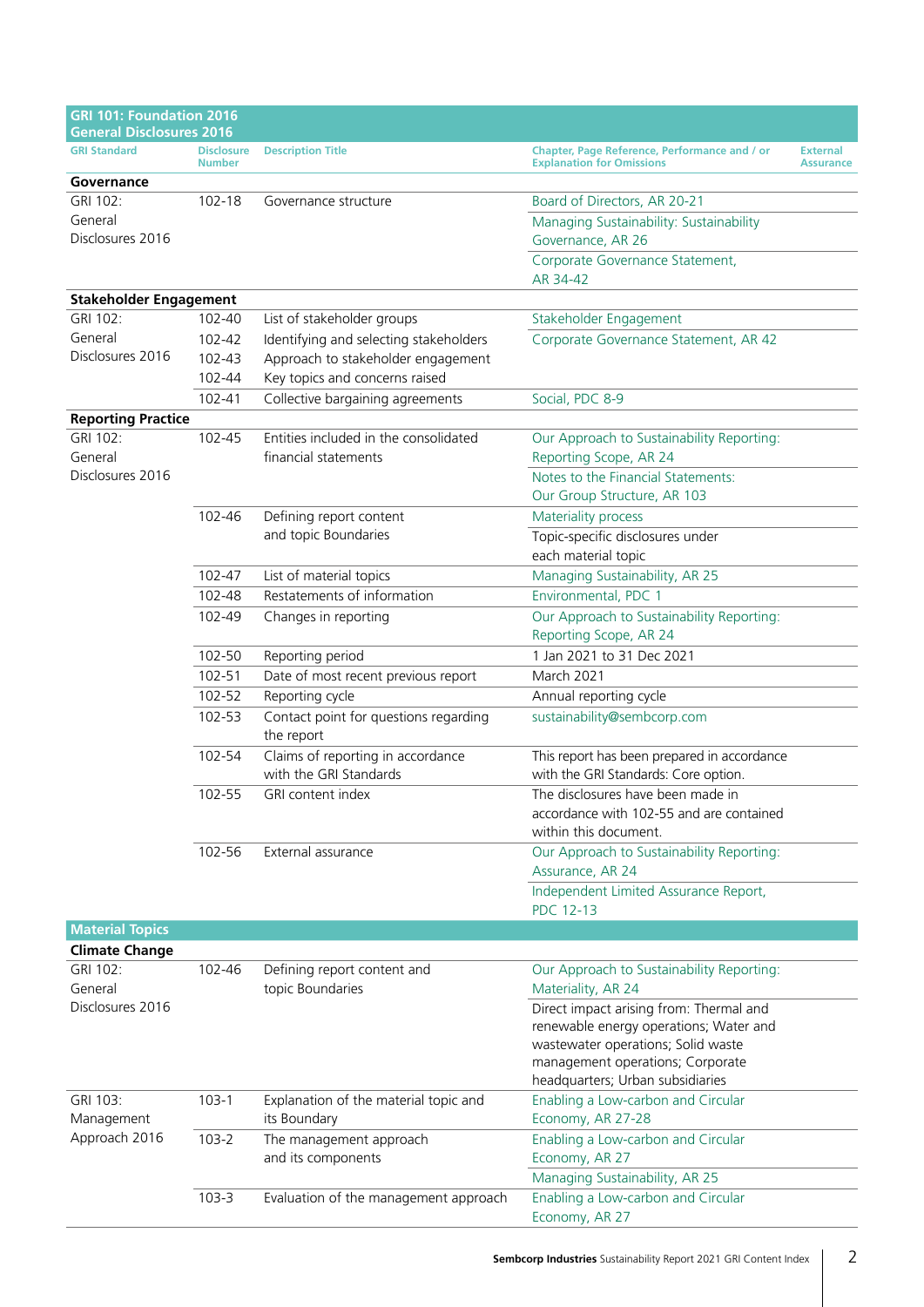| <b>Material Topics</b>                  |                                    |                                                                                    |                                                                                                                                                                                                                                                                                         |                                     |
|-----------------------------------------|------------------------------------|------------------------------------------------------------------------------------|-----------------------------------------------------------------------------------------------------------------------------------------------------------------------------------------------------------------------------------------------------------------------------------------|-------------------------------------|
| <b>GRI Standard</b>                     | <b>Disclosure</b><br><b>Number</b> | <b>Description Title</b>                                                           | Chapter, Page Reference, Performance and / or<br><b>Explanation for Omissions</b>                                                                                                                                                                                                       | <b>External</b><br><b>Assurance</b> |
| <b>Climate Change</b>                   |                                    |                                                                                    |                                                                                                                                                                                                                                                                                         |                                     |
| GRI 201:                                | $201 - 2$                          | Financial implications and other risks and                                         | <b>Climate Action Plan</b>                                                                                                                                                                                                                                                              |                                     |
| Economic<br>Performance 2016            |                                    | opportunities due to climate change                                                | <b>Climate-related Disclosures</b>                                                                                                                                                                                                                                                      |                                     |
| GRI 305:                                | $305 - 1$                          | Direct (Scope 1) GHG emissions                                                     | Environmental, PDC 1                                                                                                                                                                                                                                                                    | ✓                                   |
| Emissions 2016                          | $305 - 2$                          | Energy indirect (Scope 2) GHG emissions                                            | Environmental, PDC 1                                                                                                                                                                                                                                                                    | $\checkmark$                        |
|                                         | $305 - 3$                          | Other indirect (Scope 3) GHG emissions                                             | Environmental, PDC 1                                                                                                                                                                                                                                                                    | ✓                                   |
|                                         | 305-4                              | GHG emissions intensity                                                            | Environmental, PDC 1                                                                                                                                                                                                                                                                    | $\checkmark$                        |
|                                         | 305-7                              | Nitrogen oxides (NOx), sulfur oxides (SOx),<br>and other significant air emissions | Environmental, PDC 1                                                                                                                                                                                                                                                                    | $\checkmark$                        |
| <b>Resource Management</b>              |                                    |                                                                                    |                                                                                                                                                                                                                                                                                         |                                     |
| GRI 102:<br>General<br>Disclosures 2016 | 102-46                             | Defining report content and<br>topic Boundaries                                    | Our Approach to Sustainability Reporting:<br>Materiality, AR 24<br>Direct impact arising from: Thermal and<br>renewable energy operations; Water and<br>wastewater operations; Solid waste management<br>operations; Corporate headquarters;<br>Urban subsidiaries included for GRI 302 |                                     |
| GRI 103:<br>Management                  | $103-1$                            | Explanation of the material topic and<br>its Boundary                              | Enabling a Low-carbon and Circular<br>Economy, AR 28                                                                                                                                                                                                                                    |                                     |
| Approach 2016                           | $103 - 2$                          | The management approach<br>and its components                                      | Enabling a Low-carbon and Circular<br>Economy, AR 28<br>Managing Sustainability, AR 25                                                                                                                                                                                                  |                                     |
|                                         | $103 - 3$                          | Evaluation of the management approach                                              | Enabling a Low-carbon and Circular<br>Economy, AR 28<br>Environmental, PDC 2                                                                                                                                                                                                            |                                     |
| GRI 302:                                | $302 - 1$                          | Energy consumption within the organisation                                         | Environmental, PDC 1                                                                                                                                                                                                                                                                    | ✓                                   |
| Energy 2016                             | $302 - 3$                          | Energy intensity                                                                   | Environmental, PDC 1                                                                                                                                                                                                                                                                    | ✓                                   |
|                                         | $302 - 4$                          | Reduction of energy consumption                                                    | Environmental, PDC 1                                                                                                                                                                                                                                                                    |                                     |
| GRI 303:<br>Water and<br>Effluents 2018 | $303-1$                            | Interactions with water as a<br>shared resource                                    | Enabling a Low-carbon and Circular<br>Economy, AR 28<br>Environmental, PDC 3                                                                                                                                                                                                            |                                     |
|                                         | $303 - 2$                          | Management of water                                                                | Enabling a Low-carbon and Circular                                                                                                                                                                                                                                                      |                                     |
|                                         |                                    | discharge-related impacts                                                          | Economy, AR 28                                                                                                                                                                                                                                                                          |                                     |
|                                         | $303 - 3$                          | Water withdrawal                                                                   | Environmental, PDC 1-2                                                                                                                                                                                                                                                                  | ✓                                   |
|                                         | 303-4                              | Water discharge                                                                    | Environmental, PDC 1-2                                                                                                                                                                                                                                                                  | √                                   |
|                                         | 303-5                              | Water consumption                                                                  | Environmental, PDC 1-2                                                                                                                                                                                                                                                                  | ✓                                   |
| GRI 306:<br>Waste 2020                  | $306-1$                            | Waste generation and significant<br>waste-related impacts                          | Environmental, PDC 4                                                                                                                                                                                                                                                                    |                                     |
|                                         | 306-2                              | Management of significant<br>waste-related impacts                                 | Environmental, PDC 4                                                                                                                                                                                                                                                                    |                                     |
|                                         | 306-3                              | Waste generated                                                                    | Environmental, PDC 2                                                                                                                                                                                                                                                                    | ✓                                   |
|                                         | 306-4                              | Waste diverted from disposal                                                       | Environmental, PDC 2                                                                                                                                                                                                                                                                    | $\checkmark$                        |
|                                         | 306-5                              | Waste diverted to disposal                                                         | Environmental, PDC 2                                                                                                                                                                                                                                                                    | $\checkmark$                        |
| <b>Local Environmental Protection</b>   |                                    |                                                                                    |                                                                                                                                                                                                                                                                                         |                                     |
| GRI 102:<br>General                     | 102-46                             | Defining report content and<br>topic Boundaries                                    | Our Approach to Sustainability Reporting:<br>Materiality, AR 24                                                                                                                                                                                                                         |                                     |
| Disclosures 2016                        |                                    |                                                                                    | Direct impact arising from: Thermal and<br>renewable energy operations; Water and<br>wastewater operations; Solid waste management<br>operations; Corporate headquarters                                                                                                                |                                     |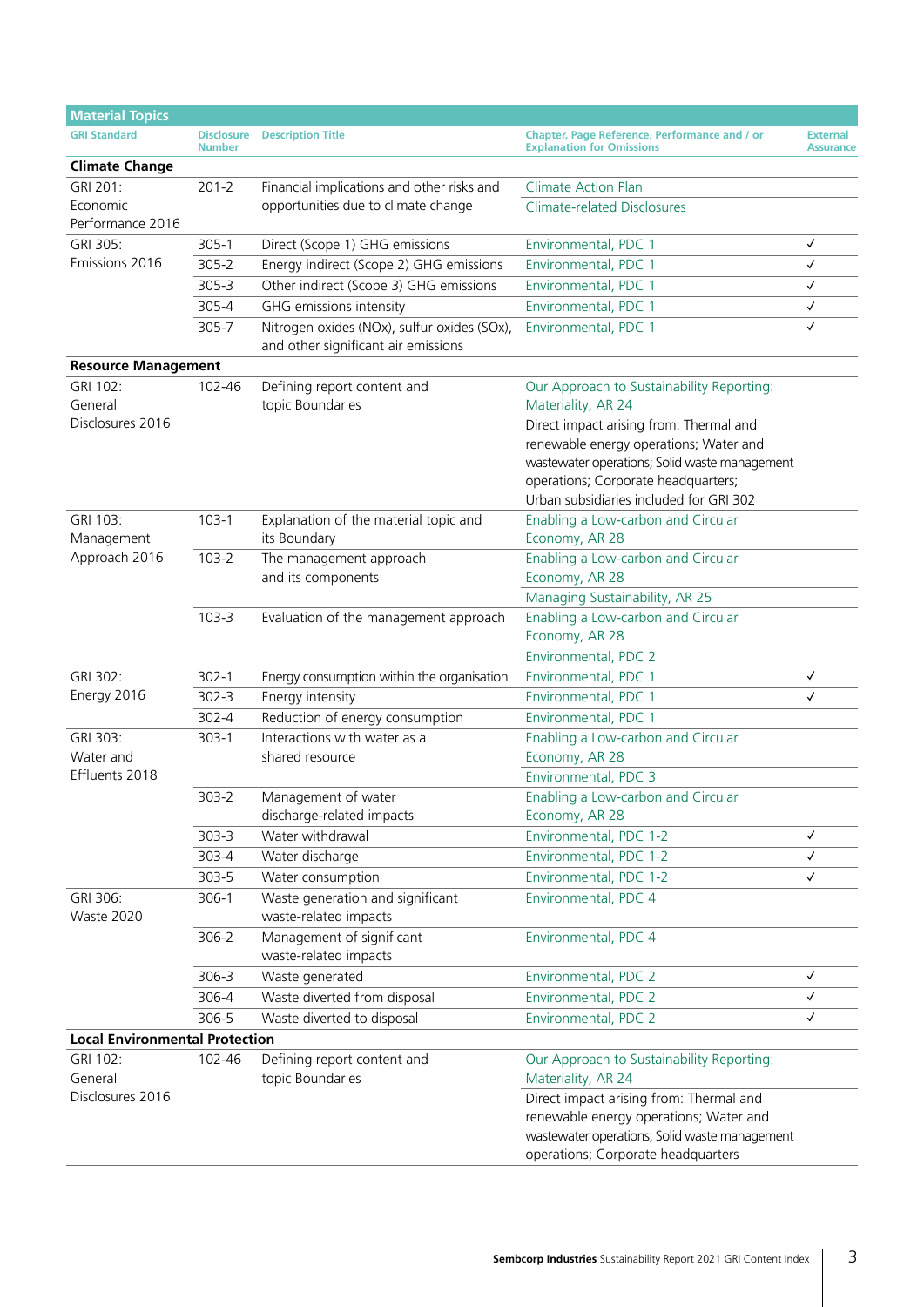| <b>Material Topics</b>                                 |                                       |                                                                                                                                                     |                                                                                                                                                                                                                                   |                                     |  |  |  |
|--------------------------------------------------------|---------------------------------------|-----------------------------------------------------------------------------------------------------------------------------------------------------|-----------------------------------------------------------------------------------------------------------------------------------------------------------------------------------------------------------------------------------|-------------------------------------|--|--|--|
| <b>GRI Standard</b>                                    | <b>Number</b>                         | <b>Disclosure</b> Description Title                                                                                                                 | Chapter, Page Reference, Performance and / or<br><b>Explanation for Omissions</b>                                                                                                                                                 | <b>External</b><br><b>Assurance</b> |  |  |  |
|                                                        | <b>Local Environmental Protection</b> |                                                                                                                                                     |                                                                                                                                                                                                                                   |                                     |  |  |  |
| GRI 103:<br>Management                                 | $103-1$                               | Explanation of the material topic and<br>its Boundary                                                                                               | Enabling a Low-carbon and Circular<br>Economy, AR 28                                                                                                                                                                              |                                     |  |  |  |
| Approach 2016                                          | $103 - 2$                             | The management approach and<br>its components                                                                                                       | Enabling a Low-carbon and Circular<br>Economy, AR 28                                                                                                                                                                              |                                     |  |  |  |
|                                                        |                                       |                                                                                                                                                     | Managing Sustainability, AR 26                                                                                                                                                                                                    |                                     |  |  |  |
|                                                        | $103 - 3$                             | Evaluation of the management approach                                                                                                               | Enabling a Low-carbon and Circular<br>Economy, AR 28                                                                                                                                                                              |                                     |  |  |  |
| GRI 307:<br>Environmental<br>Compliance 2016           | $307-1$                               | Non-compliance with environmental laws<br>and regulations                                                                                           | Governance, PDC 11                                                                                                                                                                                                                | ✓                                   |  |  |  |
| <b>Health and Safety</b>                               |                                       |                                                                                                                                                     |                                                                                                                                                                                                                                   |                                     |  |  |  |
| GRI 102:<br>General                                    | 102-46                                | Defining report content and<br>topic Boundaries                                                                                                     | Our Approach to Sustainability Reporting:<br>Materiality, AR 24                                                                                                                                                                   |                                     |  |  |  |
| Disclosures 2016                                       |                                       |                                                                                                                                                     | Direct impact arising from: Thermal and<br>renewable energy operations; Water and<br>wastewater operations; Solid waste management<br>operations; Administrative office (excluding<br>corporate headquarters); Urban subsidiaries |                                     |  |  |  |
| GRI 103:<br>Management                                 | $103-1$                               | Explanation of the material topic and<br>its Boundary                                                                                               | Empowering our People and Communities,<br><b>AR 29</b>                                                                                                                                                                            |                                     |  |  |  |
| Approach 2016                                          | $103 - 2$                             | The management approach and<br>its components                                                                                                       | Empowering Our People and Communities,<br><b>AR 29</b>                                                                                                                                                                            |                                     |  |  |  |
|                                                        |                                       |                                                                                                                                                     | Managing Sustainability, AR 25                                                                                                                                                                                                    |                                     |  |  |  |
|                                                        | $103 - 3$                             | Evaluation of the management approach                                                                                                               | Empowering Our People and Communities,<br><b>AR 29</b>                                                                                                                                                                            |                                     |  |  |  |
| GRI 403:<br>Occupational                               | $403 - 1$                             | Occupational health and safety<br>management system                                                                                                 | Social, PDC 5                                                                                                                                                                                                                     |                                     |  |  |  |
| Health and<br>Safety 2018                              | 403-2                                 | Hazard identification, risk assessment,<br>and incident investigation                                                                               | Social, PDC 5-6                                                                                                                                                                                                                   |                                     |  |  |  |
|                                                        | $403 - 3$                             | Occupational health services                                                                                                                        | Social, PDC 6                                                                                                                                                                                                                     |                                     |  |  |  |
|                                                        | 403-4                                 | Worker participation, consultation and<br>communication on occupational health<br>and safety                                                        | Social, PDC 6                                                                                                                                                                                                                     |                                     |  |  |  |
|                                                        | 403-5                                 | Worker training on occupational health<br>and safety                                                                                                | Social, PDC 6                                                                                                                                                                                                                     |                                     |  |  |  |
|                                                        | 403-6                                 | Promotion of worker health                                                                                                                          | Social, PDC 6                                                                                                                                                                                                                     |                                     |  |  |  |
|                                                        | 403-7                                 | Prevention and mitigation of occupational<br>health and safety impacts directly linked<br>by business relationships                                 | Social, PDC 6                                                                                                                                                                                                                     |                                     |  |  |  |
|                                                        | 403-8                                 | Workers covered by an occupational<br>health and safety management system                                                                           | Social, PDC 5                                                                                                                                                                                                                     |                                     |  |  |  |
|                                                        | 403-9                                 | Work-related injuries                                                                                                                               | Social, PDC 5, 7                                                                                                                                                                                                                  | ✓                                   |  |  |  |
|                                                        | 403-10                                | Work-related ill health                                                                                                                             | Social, PDC 5, 7                                                                                                                                                                                                                  |                                     |  |  |  |
| GRI 416: Customer<br>Health and<br>Safety 2016         | $416 - 1$                             | Assessment of the health and<br>safety impacts of product<br>and service categories                                                                 | Product safety and reliability are overseen<br>by the chief executive officers of various<br>markets, who are bound by regulatory and<br>contractual terms to meet product and<br>service specifications and standards            |                                     |  |  |  |
| G4 Sector<br>Disclosures:<br><b>Electric Utilities</b> | <b>EU25</b>                           | Injuries and fatalities to the public<br>involving company assets including<br>legal judgements, settlements and<br>pending legal cases of diseases | Social, PDC 5                                                                                                                                                                                                                     |                                     |  |  |  |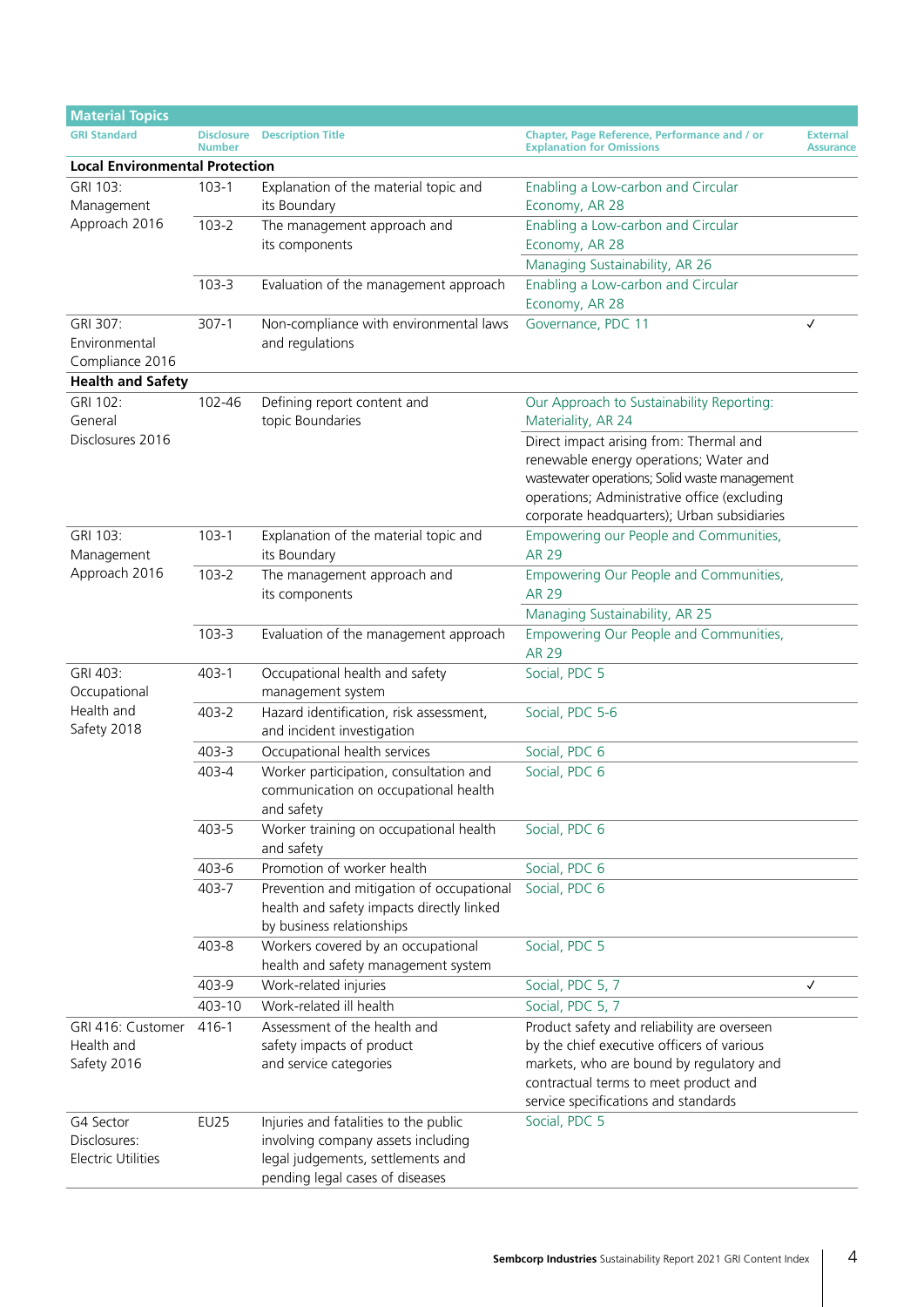| <b>Material Topics</b> |                                    |                                          |                                                                                   |                                     |
|------------------------|------------------------------------|------------------------------------------|-----------------------------------------------------------------------------------|-------------------------------------|
| <b>GRI Standard</b>    | <b>Disclosure</b><br><b>Number</b> | <b>Description Title</b>                 | Chapter, Page Reference, Performance and / or<br><b>Explanation for Omissions</b> | <b>External</b><br><b>Assurance</b> |
| <b>Our People</b>      |                                    |                                          |                                                                                   |                                     |
| GRI 102:               | 102-46                             | Defining report content and              | Our Approach to Sustainability Reporting:                                         |                                     |
| General                |                                    | topic Boundaries                         | Materiality, AR 24                                                                |                                     |
| Disclosures 2016       |                                    |                                          | Direct impact arising from: Thermal and                                           |                                     |
|                        |                                    |                                          | renewable energy operations; Water and                                            |                                     |
|                        |                                    |                                          | wastewater operations; Solid waste management                                     |                                     |
|                        |                                    |                                          | operations; Administrative offices; Corporate                                     |                                     |
|                        |                                    |                                          | headquarters; Urban subsidiaries                                                  |                                     |
| GRI 103:               | $103-1$                            | Explanation of the material topic and    | Empowering Our People and Communities,                                            |                                     |
| Management             |                                    | its Boundary                             | AR 29-30                                                                          |                                     |
| Approach 2016          | $103 - 2$                          | The management approach and              | Empowering Our People and Communities,                                            |                                     |
|                        |                                    | its components                           | AR 29-30                                                                          |                                     |
|                        |                                    |                                          | Managing Sustainability, AR 25                                                    |                                     |
|                        | $103 - 3$                          | Evaluation of the management approach    | Empowering Our People and Communities,                                            |                                     |
|                        |                                    |                                          | AR 29-30                                                                          |                                     |
|                        |                                    |                                          | Social, PDC 9                                                                     |                                     |
| GRI 202:               | $202 - 1$                          | Ratios of standard entry level wage by   | Social, PDC 8                                                                     |                                     |
| Market                 |                                    | gender compared to local minimum wage    |                                                                                   |                                     |
| Presence 2016          | $202 - 2$                          | Proportion of senior management hired    | Social, PDC 8                                                                     |                                     |
|                        |                                    | from the local community                 |                                                                                   |                                     |
| GRI 401:               | $401 - 1$                          | New employee hires and                   | Social, PDC 8                                                                     | $\checkmark$                        |
| Employment 2016        |                                    | employee turnover                        |                                                                                   |                                     |
| Non-GRI indicator      | Non-GRI                            | Tenure of existing employees, broken     | Social, PDC 8                                                                     |                                     |
|                        | indicator                          | down by employee category                |                                                                                   |                                     |
| GRI 402:               | $402 - 1$                          | Minimum notice periods regarding         | Social, PDC 9                                                                     |                                     |
| Labour /               |                                    | operational changes                      |                                                                                   |                                     |
| Management             |                                    |                                          |                                                                                   |                                     |
| Relations 2016         |                                    |                                          |                                                                                   |                                     |
| GRI 404:               | 404-1                              | Average hours of training per year       | Social, PDC 9                                                                     | ✓                                   |
| Training and           |                                    | per employee                             |                                                                                   |                                     |
| Education 2016         | 404-3                              | Percentage of employees receiving        | Social, PDC 9                                                                     |                                     |
|                        |                                    | regular performance and career           |                                                                                   |                                     |
|                        |                                    | development reviews                      |                                                                                   |                                     |
| Non-GRI indicator      | Non-GRI                            | Employee engagement                      | Social, PDC 9                                                                     |                                     |
|                        | indicator                          |                                          |                                                                                   |                                     |
|                        |                                    |                                          |                                                                                   |                                     |
| GRI 405:               | $405 - 1$                          | Diversity of governance bodies           | Social, PDC 9                                                                     | ✓                                   |
| Diversity and Equal    |                                    | and employees                            |                                                                                   |                                     |
| Opportunity 2016       |                                    |                                          |                                                                                   |                                     |
| GRI 406:               | $406 - 1$                          | Incidents of discrimination and          | Social, PDC 9                                                                     |                                     |
| Non-discrimination     |                                    | corrective actions taken                 |                                                                                   |                                     |
| 2016                   |                                    |                                          |                                                                                   |                                     |
| GRI 407:               | $407 - 1$                          | Operations and suppliers in which        | Social, PDC 9                                                                     |                                     |
| Freedom of             |                                    | the right to freedom of association      |                                                                                   |                                     |
| Association            |                                    | and collective bargaining may be at risk |                                                                                   |                                     |
| and Collective         |                                    |                                          |                                                                                   |                                     |
| Bargaining 2016        |                                    |                                          |                                                                                   |                                     |
| GRI 408:               | 408-1                              | Operations and suppliers at significant  | Social, PDC 9                                                                     |                                     |
| Child Labour 2016      |                                    | risk for incidents of child labour       |                                                                                   |                                     |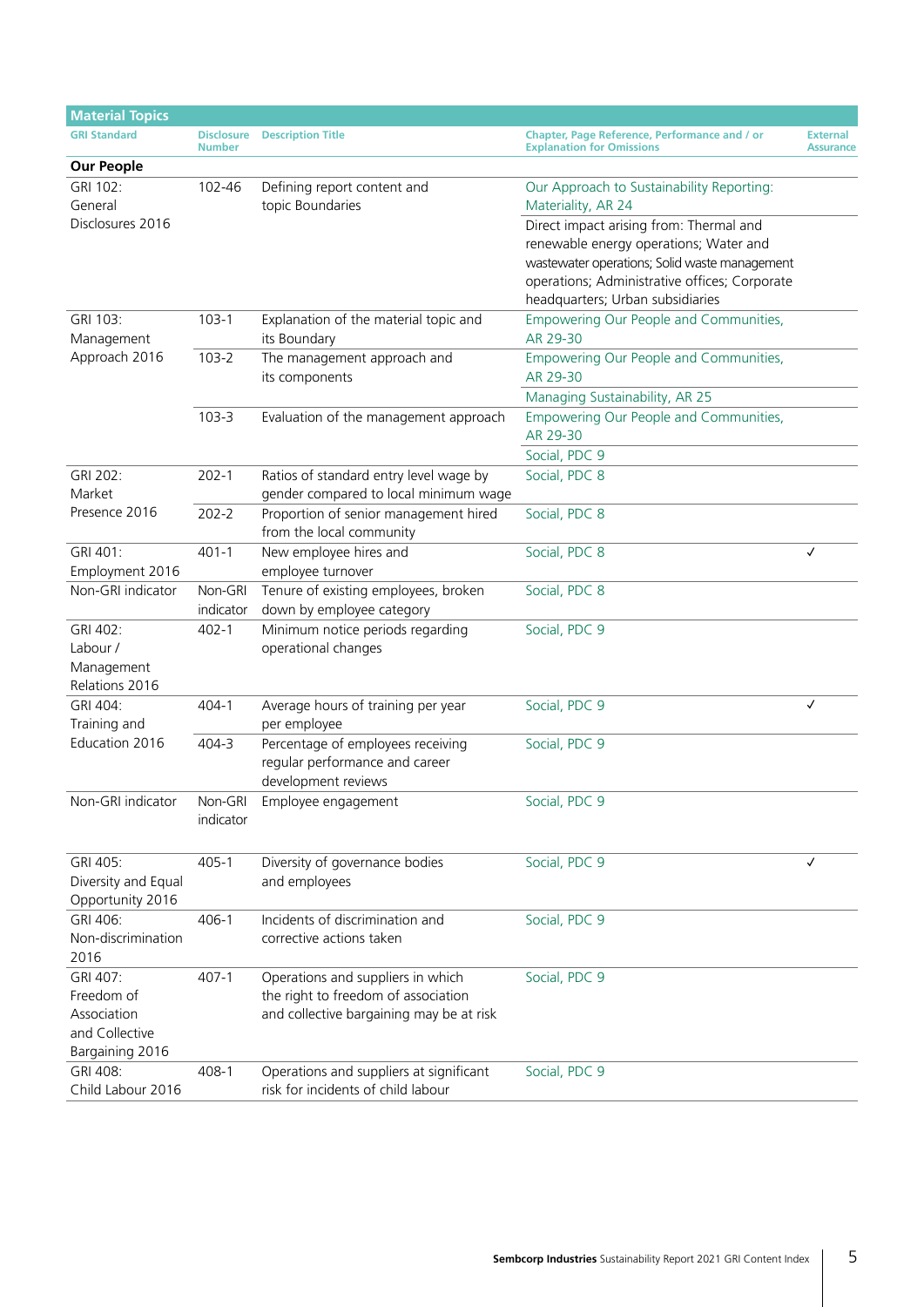| <b>Material Topics</b>                                 |                                    |                                                                                                                       |                                                                                                                                                                                                                         |                                     |  |  |
|--------------------------------------------------------|------------------------------------|-----------------------------------------------------------------------------------------------------------------------|-------------------------------------------------------------------------------------------------------------------------------------------------------------------------------------------------------------------------|-------------------------------------|--|--|
| <b>GRI Standard</b>                                    | <b>Disclosure</b><br><b>Number</b> | <b>Description Title</b>                                                                                              | Chapter, Page Reference, Performance and / or<br><b>Explanation for Omissions</b>                                                                                                                                       | <b>External</b><br><b>Assurance</b> |  |  |
| <b>Our People</b>                                      |                                    |                                                                                                                       |                                                                                                                                                                                                                         |                                     |  |  |
| GRI 409:<br>Forced or<br>Compulsory<br>Labour 2016     | 409-1                              | Operations and suppliers at significant<br>risk for incidents of forced<br>or compulsory labour                       | Social, PDC 9                                                                                                                                                                                                           |                                     |  |  |
| G4 Sector<br>Disclosures:<br><b>Electric Utilities</b> | <b>EU15</b>                        | Percentage of employees eligible to retire<br>in the next 5 and 10 years broken down<br>by job category and by region | Social, PDC 8-9                                                                                                                                                                                                         |                                     |  |  |
|                                                        | <b>EU18</b>                        | Percentage of contractor and subcontractor<br>employees that have undergone relevant<br>health and safety training    | Social, PDC 5                                                                                                                                                                                                           |                                     |  |  |
| Community                                              |                                    |                                                                                                                       |                                                                                                                                                                                                                         |                                     |  |  |
| GRI 102:<br>General                                    | 102-46                             | Defining report content and<br>topic Boundaries                                                                       | Our Approach to Sustainability Reporting:<br>Materiality, AR 24                                                                                                                                                         |                                     |  |  |
| Disclosures 2016                                       |                                    |                                                                                                                       | Direct impact arising from: Thermal and<br>renewable energy operations; Water and<br>wastewater operations; Solid waste management<br>operations; Administrative offices; Corporate<br>headquarters; Urban subsidiaries |                                     |  |  |
| GRI 103:<br>Management                                 | $103 - 1$                          | Explanation of the material topic and<br>its Boundary                                                                 | Empowering Our People and Communities,<br>AR 30                                                                                                                                                                         |                                     |  |  |
| Approach 2016                                          | $103 - 2$                          | The management approach and<br>its components                                                                         | Empowering Our People and Communities,<br><b>AR 30</b>                                                                                                                                                                  |                                     |  |  |
|                                                        |                                    |                                                                                                                       | Managing Sustainability, AR 25                                                                                                                                                                                          |                                     |  |  |
|                                                        | $103 - 3$                          | Evaluation of the management approach                                                                                 | Empowering Our People and Communities,<br><b>AR 30</b>                                                                                                                                                                  |                                     |  |  |
|                                                        |                                    |                                                                                                                       | Corporate Governance Statement,<br>AR 34-42                                                                                                                                                                             |                                     |  |  |
| GRI 201:<br>Economic<br>Performance 2016               | $201 - 1$                          | Direct economic value generated<br>and distributed                                                                    | Social, PDC 10                                                                                                                                                                                                          |                                     |  |  |
| GRI 203:<br>Indirect Economic<br>Impacts 2016          | $203-1$                            | Infrastructure investments and services<br>supported                                                                  | Social, PDC 10                                                                                                                                                                                                          | ✓                                   |  |  |
| GRI 413:<br><b>Local Communities</b><br>2016           | $413 - 1$                          | Operations with local community<br>engagement, impact assessments,<br>and development programmes                      | Social, PDC 10                                                                                                                                                                                                          | ✓                                   |  |  |
| <b>Corporate Governance</b>                            |                                    |                                                                                                                       |                                                                                                                                                                                                                         |                                     |  |  |
| GRI 102:<br>General                                    | 102-46                             | Defining report content and<br>topic Boundaries                                                                       | Our Approach to Sustainability Reporting:<br>Materiality, AR 24                                                                                                                                                         |                                     |  |  |
| Disclosures 2016                                       |                                    |                                                                                                                       | Direct impact arising from: Thermal and<br>renewable energy operations; Water and<br>wastewater operations; Solid waste management<br>operations; Administrative offices; Corporate<br>headquarters; Urban subsidiaries |                                     |  |  |
| GRI 103:<br>Management                                 | $103-1$                            | Explanation of the material topic and<br>its Boundary                                                                 | Embedding Responsible Business Practices,<br><b>AR 31</b>                                                                                                                                                               |                                     |  |  |
| Approach 2016                                          | $103 - 2$                          | The management approach and<br>its components                                                                         | Embedding Responsible Business Practices,<br><b>AR 31</b>                                                                                                                                                               |                                     |  |  |
|                                                        | $103 - 3$                          | Evaluation of the management approach                                                                                 | Corporate Governance Statement,<br>AR 34-42                                                                                                                                                                             |                                     |  |  |
|                                                        |                                    |                                                                                                                       | Embedding Responsible Business Practices,<br><b>AR 31</b>                                                                                                                                                               |                                     |  |  |